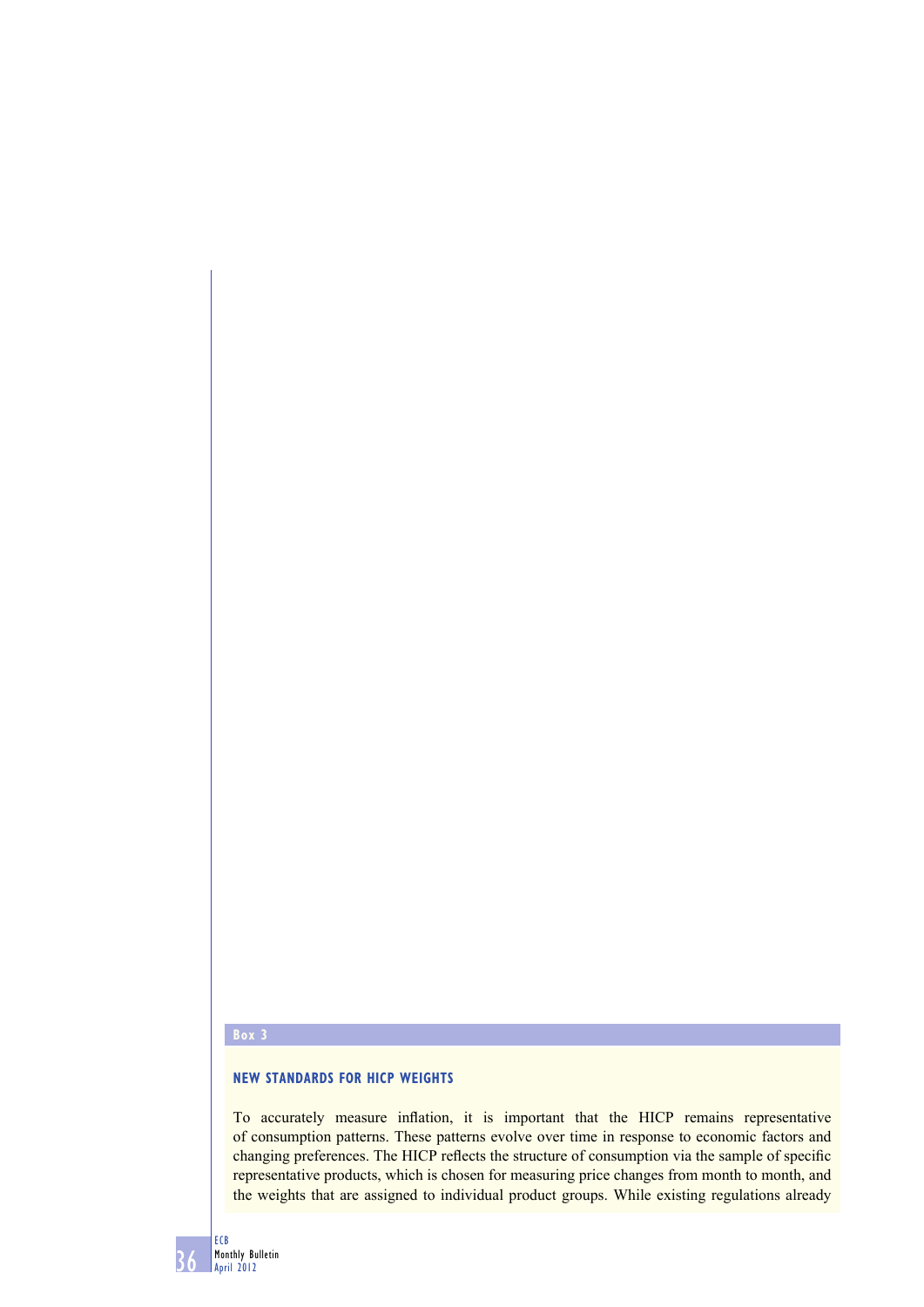**Prices and costs**

| Table A Changes in the weights used in national HICPs following the new Regulation |                                  |                                                                                             |  |  |  |  |  |  |
|------------------------------------------------------------------------------------|----------------------------------|---------------------------------------------------------------------------------------------|--|--|--|--|--|--|
|                                                                                    |                                  |                                                                                             |  |  |  |  |  |  |
| <b>Country</b>                                                                     | <b>Previous update frequency</b> | <b>Main changes</b>                                                                         |  |  |  |  |  |  |
| Germany                                                                            | Every 5 years                    | Update every year and new data source (national accounts)                                   |  |  |  |  |  |  |
| Ireland                                                                            | Every 5 years                    | Update every year, data source to be changed to national accounts from 2013                 |  |  |  |  |  |  |
| Cyprus                                                                             | Every year                       | Data source changed to national accounts                                                    |  |  |  |  |  |  |
| Luxembourg                                                                         | Every year                       | Weighting reference period changed from three years ago to two years ago                    |  |  |  |  |  |  |
| Malta                                                                              | Every 5 years                    | Update every year and new data source (national accounts)                                   |  |  |  |  |  |  |
| Austria                                                                            | Every 5 years                    | Update every year and new data source (national accounts)                                   |  |  |  |  |  |  |
| Finland                                                                            | Every 5 years                    | Update every year and new data source (national accounts)                                   |  |  |  |  |  |  |
| All other euro area                                                                |                                  |                                                                                             |  |  |  |  |  |  |
| countries                                                                          | Every year                       | No changes, all countries continue to use national accounts as primary source <sup>1)</sup> |  |  |  |  |  |  |

Source: Eurostat.

1) Estonia, Spain and Portugal make use of the household budget surveys in addition to national accounts.

require HICP samples to be kept up to date, a new Regulation<sup>1</sup> came into force in January 2012 requiring a comprehensive update of weights on an annual basis. This box explains the new standards and reviews the implications of the changes in the new set of weights for 2012.

HICP weights should reflect the share of each product group in the final monetary consumption expenditure of households.<sup>2</sup> Over time, these expenditure shares can evolve owing to developments in both the prices and the quantities consumed of the various product groups. Relatively high price increases in a product group would mechanically result in a higher consumption share, but this effect is typically dampened as relative quantities are adjusted in response. Relative price increases in certain product groups, such as energy, where demand is less responsive to price changes may also lead to an adjustment in relative quantities for other product groups where demand is more price elastic. Consumption patterns may also react to income growth – whereas overall consumption should grow in proportion to income (assuming a stable savings rate), expenditure on some items (e.g. essentials such as food) may grow less than proportionally, leading to a reduced weight. Quantities may also be influenced by a wide variety of other factors, such as changes in preferences or technological advancements.

Some minimum standards for the quality of HICP weights were already in place before the new Regulation. These former standards required that weights reflect consumption patterns which are not more than seven years old and that large changes in expenditure shares which significantly impacted on total inflation be incorporated annually.<sup>3</sup> The new Regulation requires a comprehensive annual update of weights that are representative of expenditure patterns in the previous calendar year. However, recognising that at the time that weights need to be finalised, detailed data on expenditure patterns in the previous year are often unavailable, the Regulation also permits the use of weights which are two years old. For components where important market developments are known to have taken place, national statistical institutes should nevertheless try to use alternative sources in order to update expenditure shares to the

2 For more details, see http://www.ecb.europa.eu/stats/prices/hicp/html/index.en.html

3 Note that the updating of weights may refer to the updating of both price and quantity components, as in this box, or to the updating of only the price component. Price-updated weights, whereby the structure of consumption remains fixed, have always been required for the HICP as a consequence of the chain-linked index formula. Such weights, however, are a purely technical requirement that lead to results that are identical to those obtained from a fixed-base index. The main innovation of the new Regulation is that both the price and the quantity components must be comprehensively updated on an annual basis.

<sup>1</sup> Commission Regulation (EU) No 1114/2010 of 1 December 2010 laying down detailed rules for the implementation of Council Regulation (EC) No 2494/95 as regards minimum standards for the quality of HICP weightings and repealing Commission Regulation (EC) No 2454/97.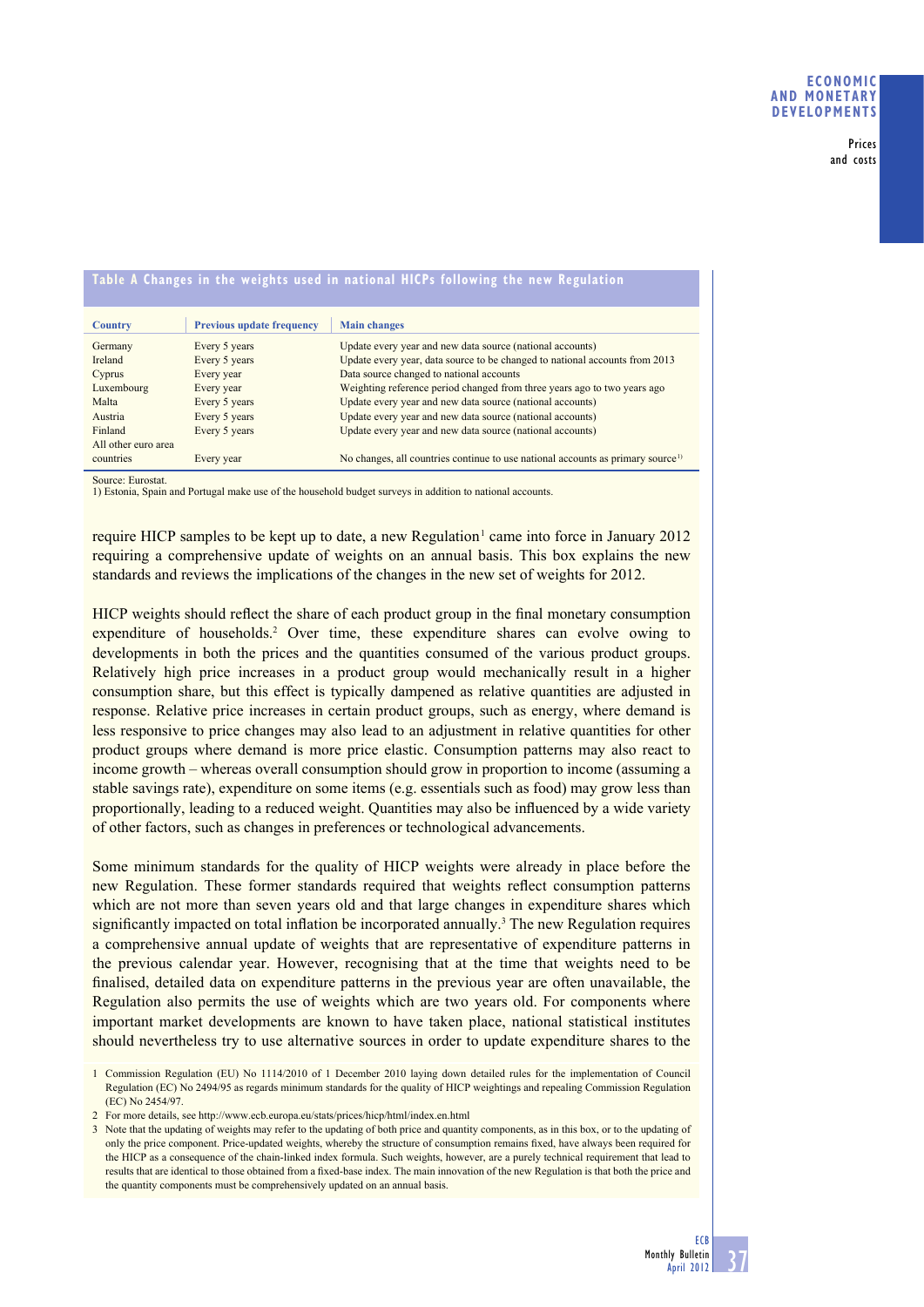previous year. With a view to enhancing the comparability across countries, the Regulation also encourages the use of national accounts data rather than household budget surveys as the primary data source for HICP weights.

In practice, many countries were already compliant with the new tighter standards. Table A gives an overview of the seven euro area countries in which changes were implemented. In Germany, Ireland, Malta, Austria and Finland, the frequency of updating HICP weights has increased from every five years to every year. This also implies a harmonisation of the periods to which the weights refer. For example, the weights applied in 2011 under the former Regulation referred to consumption patterns in 2005 in Germany, but 2009 in France and Italy. As the economic cycle was at a different stage in 2005 compared with in 2009, these differences weakened the comparability of national HICPs. The new Regulation provides that, as from 2012, all countries' HICP weights shall refer to the consumption pattern of the preceding two years (i.e. 2012 weights refer to 2010 or 2011).4

Table B shows the euro area HICP weights for the main components for the years 2001, 2011 and 2012.<sup>5</sup> With the exception of energy and industrial goods excluding energy, the new Regulation seems to have caused only minor changes in the weights between 2011 and 2012. This reflects the fact that the structure of the broad categories of household consumption evolves relatively slowly and that, for the majority of euro area countries, the change in the weights refers to a change in the consumption patterns over a single year, rather than several years as in the case of Germany, for example (since the 2011 weights were compiled according to the former Regulation).

By comparing the recent weights to those applied in 2001, the longer-term evolution in euro area consumption patterns becomes more evident. Table B decomposes these developments into price and quantity effects. In most cases a negative relationship exists between the two. In processed food, for example, relatively high price increases have been fully offset by lower relative quantities consumed (although in absolute terms quantities increased). The weight of industrial goods excluding energy declined by 3.1 percentage points between 2001 and 2012,

4 One exception is Ireland where the new Regulation will not be fully implemented until 2013. Weights for 2012 in Ireland refer to consumption patterns in the period 2009-10.

5 The year 2001 was chosen as a reference because the coverage of services was significantly extended in 2000 and weights for earlier periods are therefore not comparable with those thereafter.

## **Table B Euro area HICP weights for the main components**

(percentages of overall HICP; percentage points; annual percentage changes)

| Year                                  | <b>Total</b> | <b>Unprocessed</b><br>food | <b>Processed</b><br>food | <b>Industrial goods</b><br>excluding energy | <b>Energy</b> | <b>Services</b> |
|---------------------------------------|--------------|----------------------------|--------------------------|---------------------------------------------|---------------|-----------------|
| 2001                                  | 100          | 7.7                        | 11.9                     | 31.6                                        | 9.0           | 39.8            |
| 2011                                  | 100          | 7.4                        | 11.9                     | 28.9                                        | 10.4          | 41.4            |
| 2012                                  | 100          | 7.2                        | 11.9                     | 28.5                                        | 11.0          | 41.5            |
| <b>Change 2001-12</b>                 |              | $-0.5$                     | 0.0                      | $-3.1$                                      | 1.9           | 1.7             |
| of which:                             |              |                            |                          |                                             |               |                 |
| Due to changes in relative prices     |              | 0.0                        | 1.0                      | $-3.8$                                      | 2.3           | 0.4             |
| Due to changes in relative quantities |              | $-0.5$                     | $-1.0$                   | 0.6                                         | $-0.4$        | 1.2             |
| Memo: average annual HICP increase    |              |                            |                          |                                             |               |                 |
| $2001 - 11$                           | 2.1          | 2.4                        | 2.8                      | 0.8                                         | 4.5           | 2.3             |

Sources: Eurostat and ECB calculations.

Notes: The price and quantity components are estimated assuming no changes in quantities below the four-digit level of the classification of individual consumption by purpose. Due to rounding, they may not add up to the overall change.